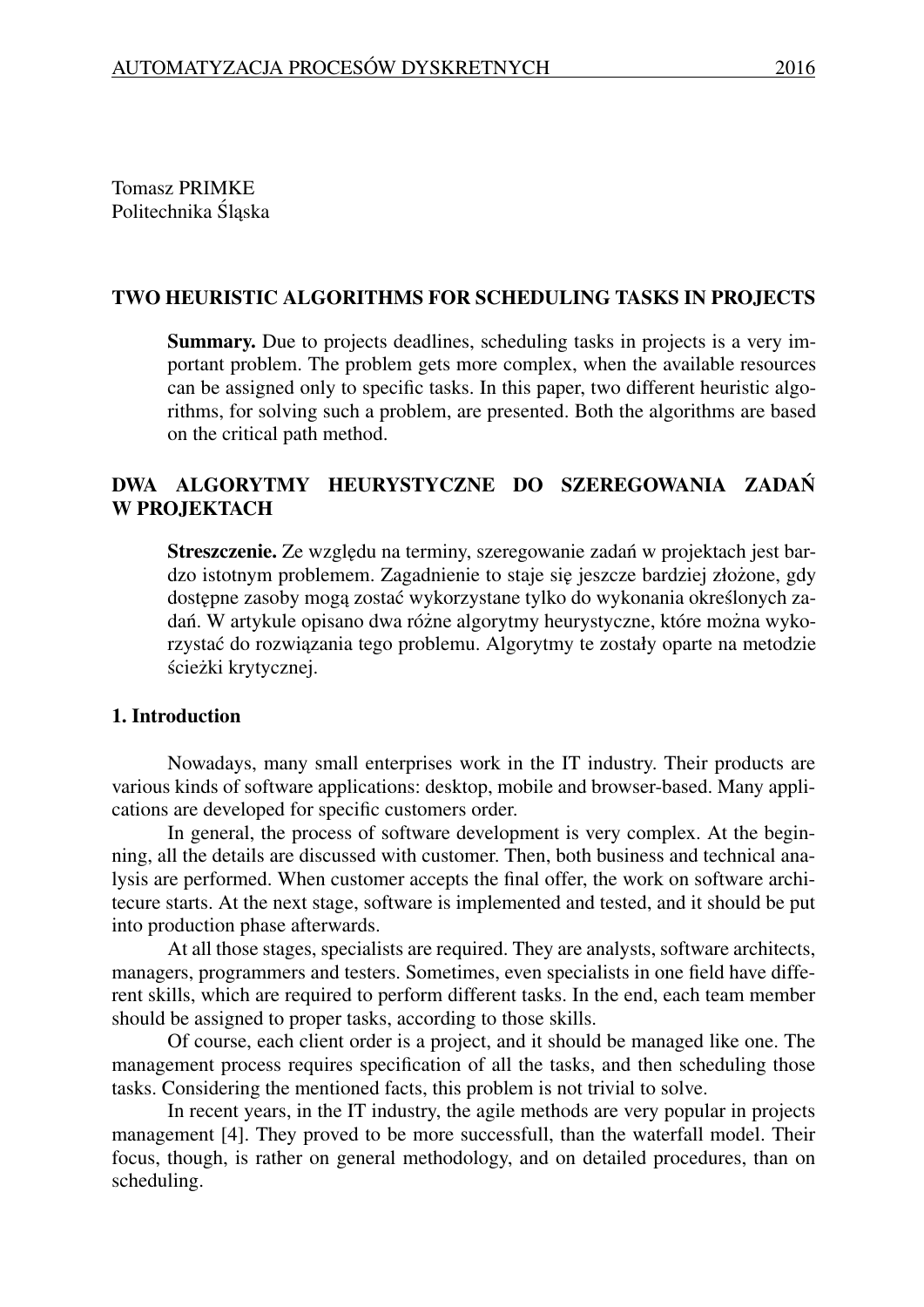In this paper, the problem of scheduling tasks in project is described. Then, two different algorithms are presented. Both the algorithms are based on the well-known critical path method. After some research, described in the section 4., the algorithms are modified in order to achieve better results.

#### 2. The scheduling problem

Any project can be presented as a set of tasks. For each task, a processing time is specified. There are also precedence relations between tasks. A simple example is presented in the fig. 4.

More formally, it can be assumed, that a set of tasks *T* is given. For each task  $i \in T$ , a processing time  $p_i$  is specified. The precedence relations between tasks can be presented as a set of tuples  $P \ni (i, j), i \in \overline{T}, j \in \overline{T}, i \neq j$ . For each  $(i, j) \in P$ , the following constraint should be met:

$$
c_i \leqslant s_j
$$

where:

 $c_i$  the completion time of the task  $i$ ,

*sj* the start time of the task *j*.

Also a set of resources (employees) *R* is given. The tasks should be processed with the resources (employees). It is assumed, that for each resource  $r \in R$ , a set of tasks  $T_r$  is specified, and any task  $i \in T_r$  from this set can be performed on the resource *r*.

It should be noted, that some tasks can be performed on different resources. In such case, it is assumed, that the task's processing time is the same, regarless of the resource used.

A schedule can be defined as a set of tuples:

$$
(i, r, s_i, c_i) \in S
$$

For all tuples in the set *S*, the following constraints should be met:

• once a task is started, on some resource, it will be completed without any interruptions, on the same resource,

$$
\forall (i, r, s_i, c_i) \in S, c_i = s_i + p_i
$$

• a task should be performed on a proper resource,

$$
\forall (i, r, s_i, c_i) \in S, i \in T_r
$$

• only one task can be performed, on any resource, at any moment of time,

$$
\forall (i, r, s_i, c_i) \in S, \forall (j, r, s_j, c_j), i \neq j, c_i \leq s_j \lor c_j \leq s_i
$$

• a task can be started, provided that all the preceding tasks have been completed,

$$
\forall (i, r, s_i, c_i) \in S, \forall j : (j, i) \in P, c_j \leq s_i
$$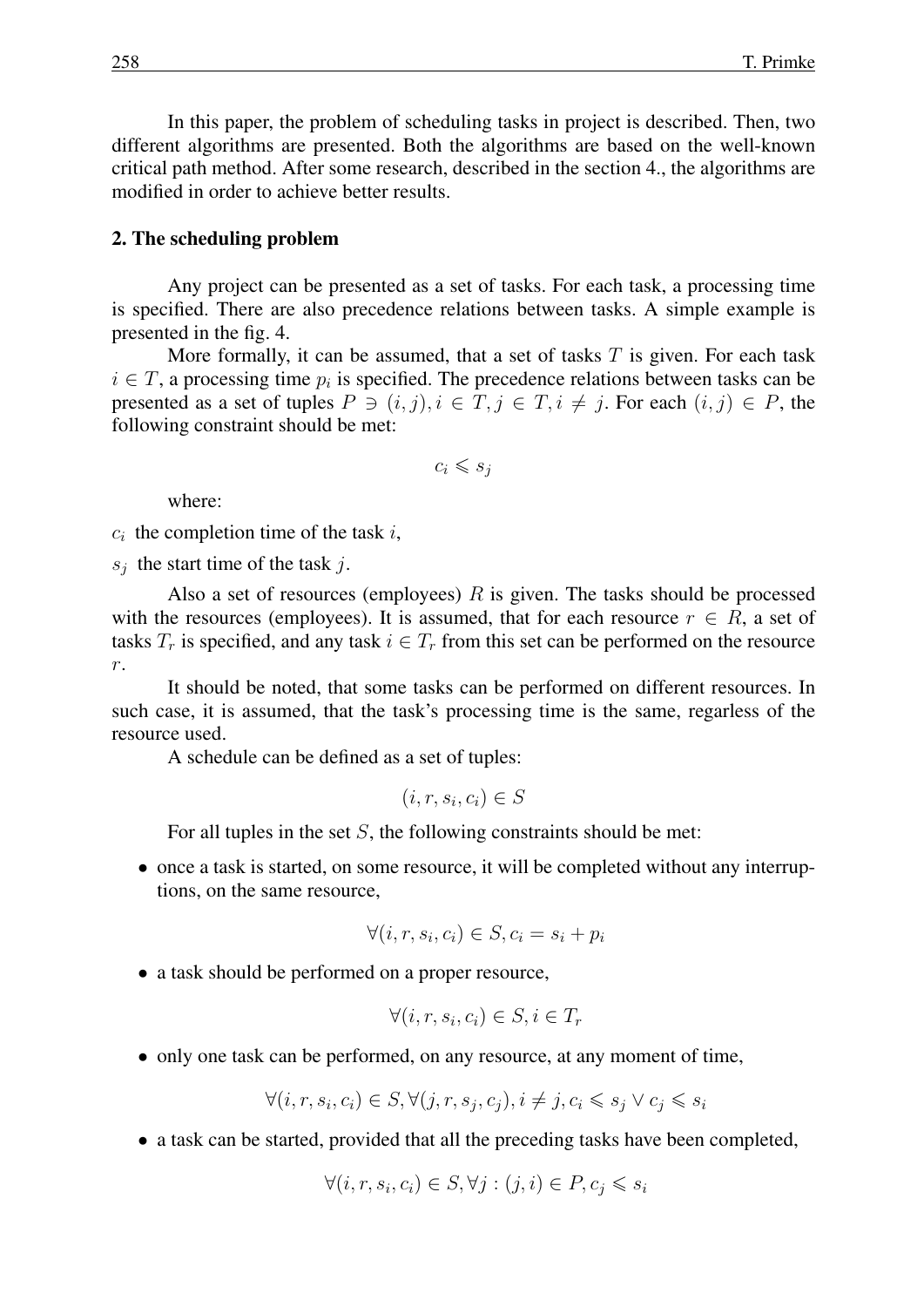• a task is scheduled only once,

$$
\forall (i, r_1, s_i, c_i) \in S, \nexists (j, r_2, s_j, c_j) \in S, i = j \land s_i = s_j
$$

• all the tasks have been scheduled,

$$
\forall i \in T, \exists (i, r, s_i, c_i) \in S
$$

• the earliest start moment, for any task, is zero

$$
\forall i \in T, s_i \geq 0
$$

Having a feasible schedule, the problem is to find a solution with a minimal makespan:

$$
\min \leftarrow c_{max} = \max_i c_i, i \in T
$$

The scheduling problem, described in this section, is similar to the well-known parallel machines scheduling one [3]. The difference is made by the additional constraints, which prevent scheduling tasks on any resource. For each task, the set of available resources is limited. Each resource can be regarded as an employee (or a team of employees), and thus can be characterized by some skills. Each task requires some skills, in order to be performed. The sets of tasks  $T_r$  can be derived from those skills. The reason for using the sets  $T_r$  instead of skills was to simplify the model. This simplification doesn't affect the model's applicability, yet there are other simplications, which do.

In the described model, for any task, all the resources, that the task can be performed on, are identical: the duration time of the task is independent on the used resource. In fact, all the resources (usually real people) are different, and perform differently while processing the same task. The differencies may be neglectible, as well as quite large.

It should be also noted, that in this paper, only one project is considered, and all the resources are used to complete it. In most real-life cases, many different projects are ongoing, and the resources are dynamically allocated to them, with respect to the changing needs and priorities.

For those reasons, the presented problem should be rather regarded as simplified, and used only for some introductory research purposes.

#### 3. The algorithms

Two algorithms have been suggested to solve the problem defined in the section 2. Both the algorithms are based on the well-known CPM method.

Using the CPM method, it is possible to find all the critical tasks in a project. Since it is assumed, that all the tasks will be completed without any interruptions, the crucial moments for all the tasks are their starting times. The CPM method allows to calculate the earliest possible starting time of all the tasks. For all the critical tasks, any delay of this moment will cause the delay of whole project. For this reason, it is very important to focus on those tasks while scheduling.

All the calculations, though, are performed with the assumption, that is it possible to start any task, as soon as possible. When the number of available resources is limited,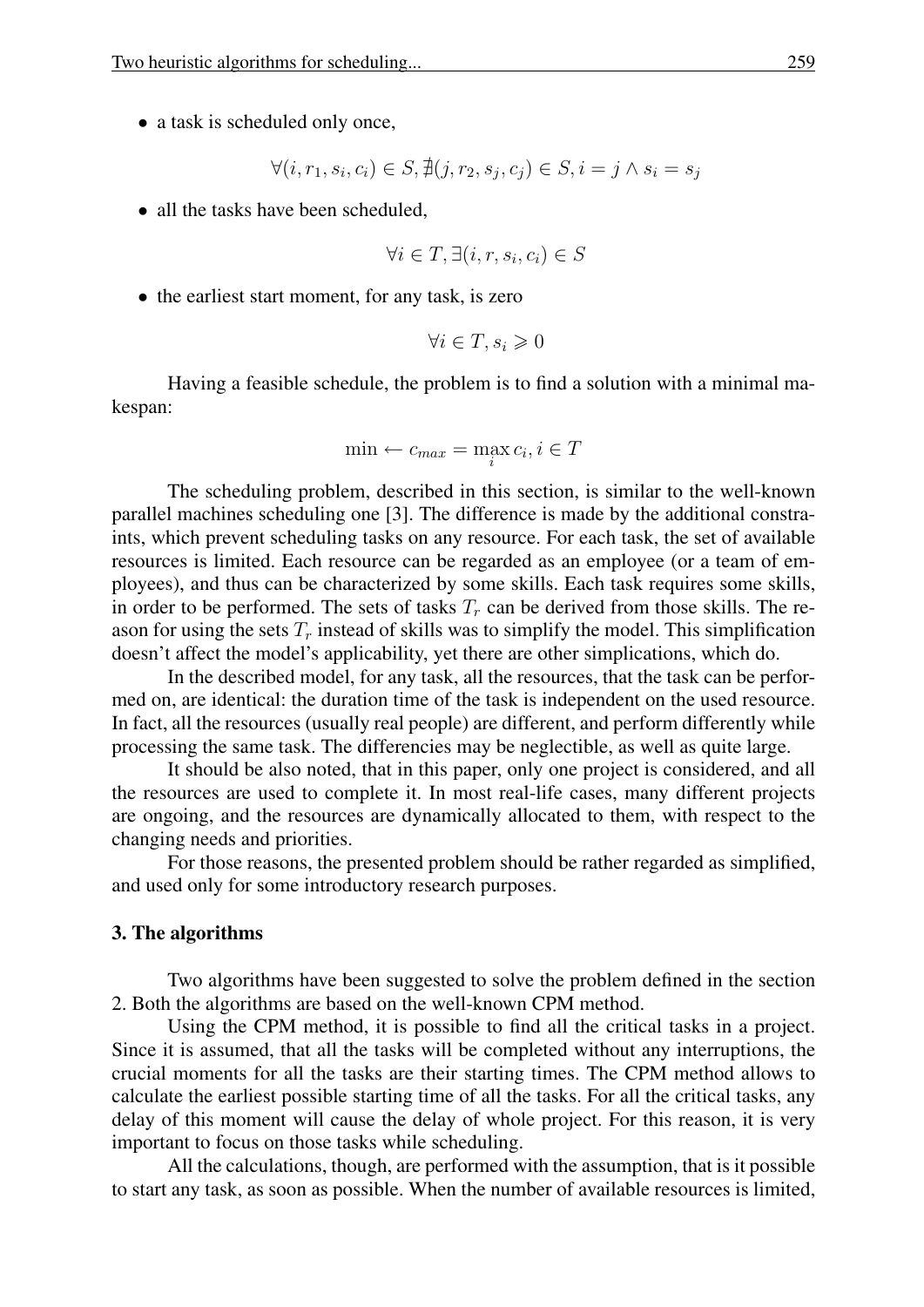

Fig. 1. Scheduling algorithm

this assumption may not be true. The problem, defined in the section 2, is even more complex, since for any task, only specific resources can be used. This constraint limits the possible scheduling solutions.

For the reasons mentioned above, the scheduling algorithm, presented in the fig. 1, was designed.

The presented algorithm can be divided into two, separate parts. In the first part (steps  $1 - 2$ ), a task is chosen. The second part (steps  $3 - 5$ ) is used to choose the start moment for the task, and to choose the resource. Although the CPM method cannot be used for the second part, it can be used for the first one. In the following subsections, two different algorithms are presented. Both the algorithms are based on the CPM method. The algorithm for choosing the start moment, and the resource to perform the chosen task on, is described in the subsection 3.3.

#### 3.1. The alpha algorithm

In the first part of the algorithm, described in the section 3, the problem is only which task to choose, when more than one task can be started. This problem can be solved with the algorithm, presented in the fig. 2. The idea is to choose a critical, possibly the longest task.

For the project presented in the fig. 4, at the beginning only the first task can be scheduled. Once the task is completed, there are two different tasks available: the task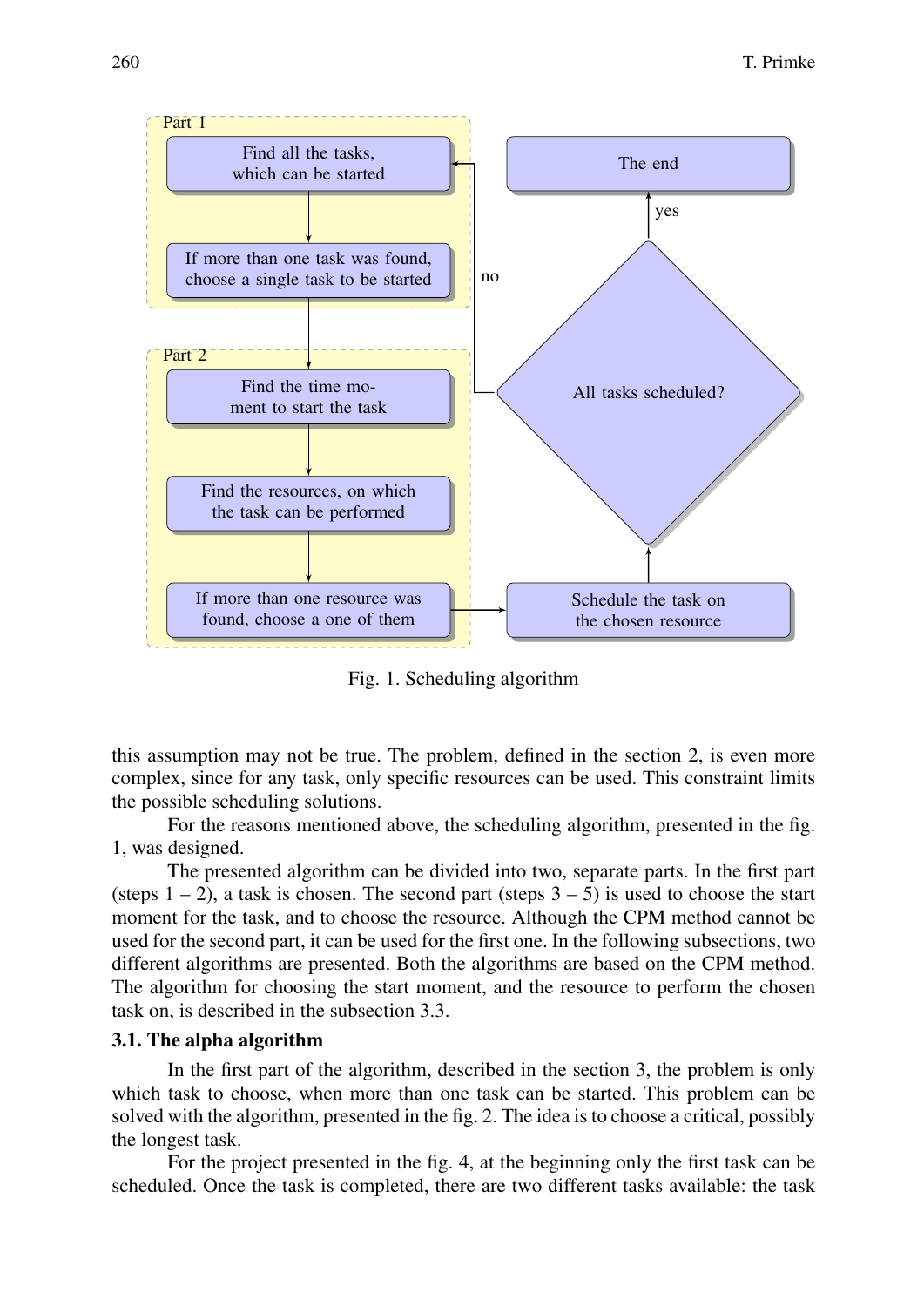

Fig. 2. Alpha algorithm

number 2 and the task number 9. As can be observed in the fig. 4, only the task number 2 is critical. Hence, this task should be chosen to be scheduled.

# 3.2. The beta algorithm

The problem of choosing tasks to schedule can be also solved by assigning priorities to all the tasks. Once each task is assigned a (unique) priority, it is possible to choose the task with the highest priority. This is the way the beta algorithm works.

In this algorithm, the CPM method is used to calculate the priorities for all the tasks [2], as presented in the fig. 3.

For the project presented in the fig. 4, the highest priority should be assigned to the first task. Then, after the first task is removed, there are two separate branches: one starting with the second task, and the second one starting with the ninth one. In the upper branch, the longest (and also critical) path is highlighted in the fig. 4. In the lower branch, the longest path consists of the tasks 9th, 11th, 12th, 13th and 14th. The length of this path is 102 units. On the other way, the total length of the tasks 14th, 8th, 6th and 4th is 104 units. So, the second priority should be assigned to the 2nd task, then the third priority to the 3rd task, the fourth priority to the 4th task, and the fifth priority to the 9th task.

### 3.3. Managing resources

Once the task is known, it should be scheduled on some resource. For this purpose, the following algorithm is used:

- 1. Find the earliest, possible time moment to start the chosen task.
- 2. If there are many resources, on which the task can be performed, choose the least loaded one.

In the first step, the start moment of the chosen task is prioritized. The start moment is determined by two different factors: (a) the completion times of all the preceding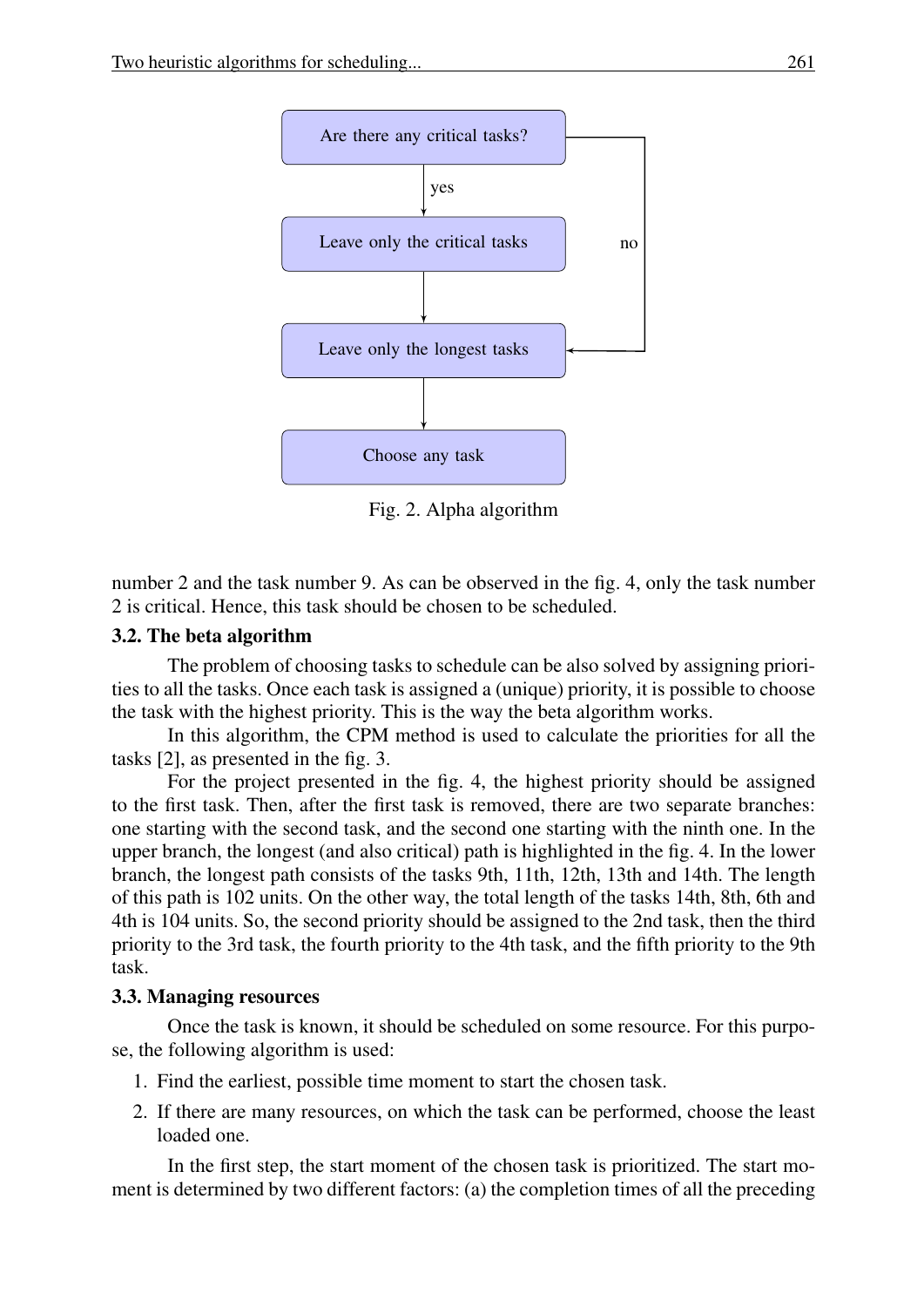

Fig. 3. Beta algorithm

tasks, and (b) the availability of resources, on which the task can be performed.

Once the start moment has been chosen, it is still possible, that more than one resource can be used to perform the task. In such situation, the loads of those resources should be calculated. Only the least loaded resources should be considered. If there are such resources, any one of them can be used.

### 4. Research

Using the two algorithms, described in the section 3, the examples presented in the figures 4 and 5 were solved. In both those cases, it was assumed, that only two resources are available. The table 1 presents possible assignments of those resources to tasks; two different sets were examined. In the first set, called dedicated, some tasks can be performed only on one of the resources (all such tasks have been stressed in the table).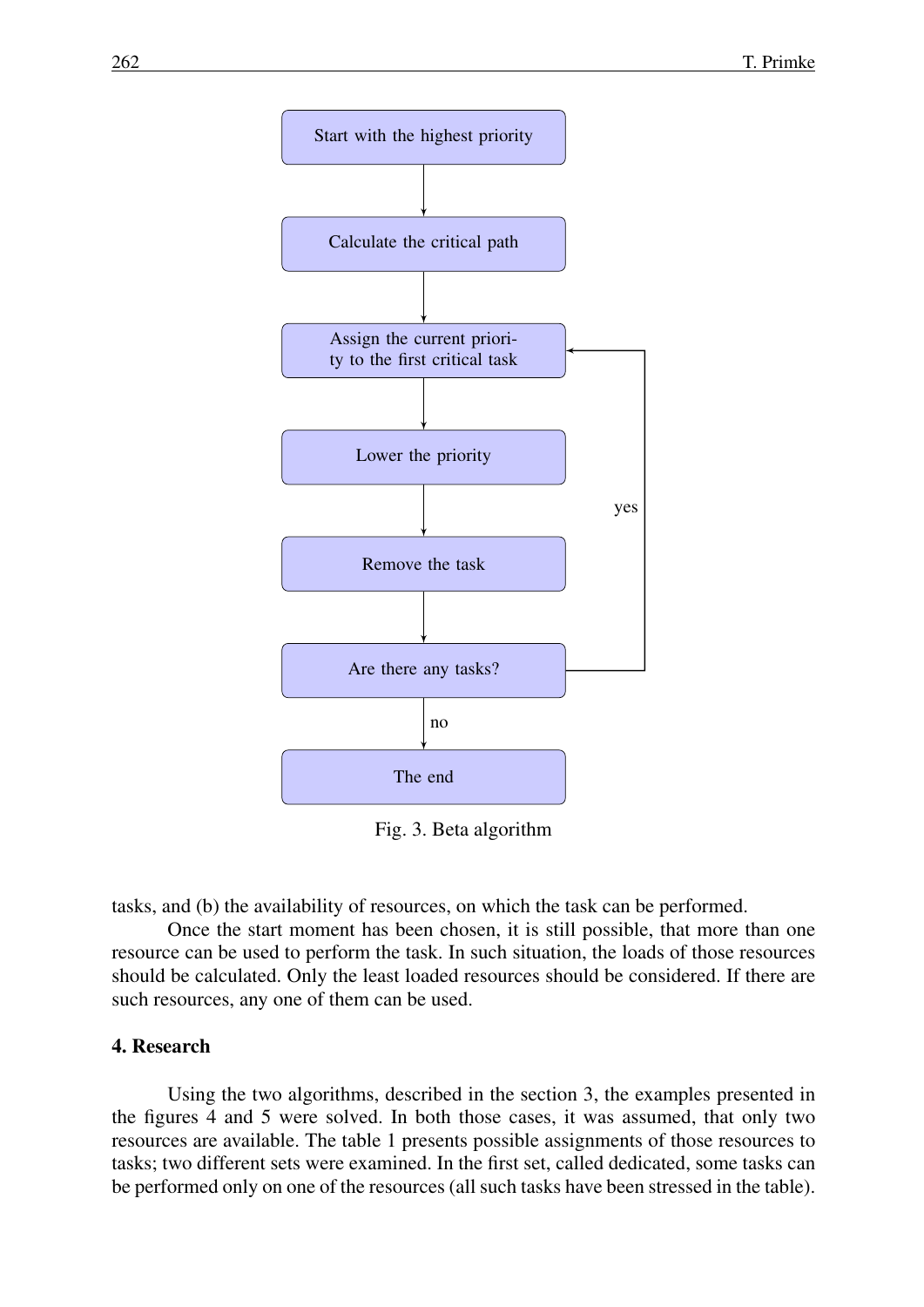In the second set, called universal, all the tasks can be performed on any resource.

Table 1

| Resources for tasks |                    |                                                                          |  |  |  |
|---------------------|--------------------|--------------------------------------------------------------------------|--|--|--|
|                     | Resource 1 $(T_1)$ | Resource $2(T_2)$                                                        |  |  |  |
|                     |                    | Dedicated   1, 2, 3, 4, 5, 6, 8, 10, 13   4, 6, 7, 9, 10, 11, 12, 13, 14 |  |  |  |
| Universal           | $-14$              | 1 – 14                                                                   |  |  |  |

 $\mathbf{D}$  consequences for the set of the set of the set of the set of the set of the set of the set of the set of the set of the set of the set of the set of the set of the set of the set of the set of the set of the set

Table 2

| Base results      |               |       |               |  |  |  |
|-------------------|---------------|-------|---------------|--|--|--|
| Example           | Resources set | Alpha | Beta          |  |  |  |
| Separate branches | Dedicated     | 199   | 213           |  |  |  |
|                   | Universal     | 163   | 159           |  |  |  |
| Mixed branches    | Dedicated     | 182   | 180           |  |  |  |
|                   | Universal     | 160   | $160^{\circ}$ |  |  |  |

The table 2 presents the values of makespan obtained for both the examples, analysed in this paper, for the dedicated and universal set of resources. It can be noted, that for the dedicated set of resources, the alpha algorithm performs better than the beta one. For the separate branches example, the difference is about 7%, while for the mixed branches example, the results are similar.

The most interesting results, though, were obtained for the universal set of resources. For this set, it should be possible to obtain the optimal solution, since there are no constraints on resources usage. The results for the separate branches example are slightly different, and the beta algorithm is better.

When those results were obtained, the separate branches algorithm was solved manually, assuming the universal resources set. The optimal solution was obtained (it is presented in the table 3), and the makespan was 147. It was obvious, that both the algorithms were not performing very well, since even for the universal set of resources, the obtained results were worse.

As it can be noted, in the solution presented in the table 3, all the critical tasks are scheduled on the first resource, while the second resource is used to perform all the other tasks. There are some crucial moments: the 5th task should be completed, before the 6th task is started, and the 7th task should be completed before the 8th task is started. It is also important to complete the 13th task, before the last, 14th task is started. Scheduling in such a way allows to obtain a solution without any unnecessary idle times.

This analysis leads to the conclusion, that the second part of the algorithm presented in the section 3 should be designed in a special way. For the case of two resources, one resource should be assigned to critical tasks (whenever it is possible), while the other one should be assigned to all the other tasks. Using this approach, the algorithms alpha and beta were redesigned, and then applied to solve the same problems. The obtained results are presented in the table 4 (and the details of the best solutions are presented in the tables 5 and 6).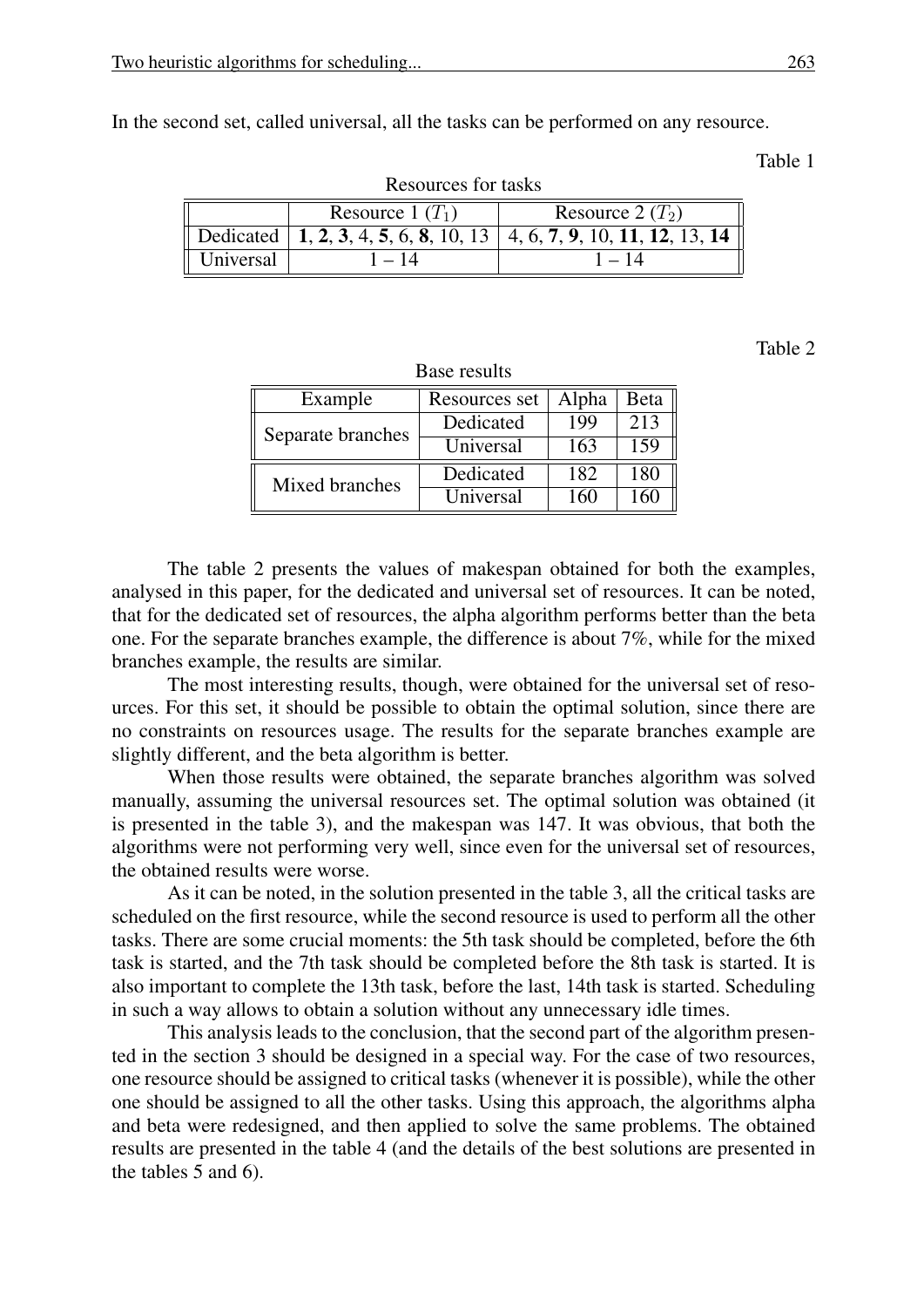| Fable |  |
|-------|--|
|-------|--|

| <b>Task</b> | Resource 1     |                                | <b>Task</b>                  | Resource 2 |               |             |  |  |
|-------------|----------------|--------------------------------|------------------------------|------------|---------------|-------------|--|--|
|             |                | $\overline{\text{Start}}(s_i)$ | $\overline{\text{End}}(c_i)$ |            | Start $(s_i)$ | End $(c_i)$ |  |  |
|             |                |                                | 10                           |            |               |             |  |  |
|             | $\overline{2}$ | 10                             | 30                           | 9          | 10            | 50          |  |  |
|             | 3              | 30                             | 43                           | 11         | 50            | 60          |  |  |
|             | 4              | 43                             | 93                           | 5          | 60            | 68          |  |  |
|             | 6              | 93                             | 103                          | 7          | 68            | 72          |  |  |
|             | 8              | 103                            | 133                          | 10         | 72            | 76          |  |  |
|             |                |                                |                              | 12         | 76            | 98          |  |  |
|             |                |                                |                              | 13         | 98            | 114         |  |  |
|             | 14             | 133                            | 147                          |            |               |             |  |  |

Optimal solution for the separate branches problem

#### Table 4

#### Improved results

| Example           | Resources set   Alpha |      |     | Beta   Alpha-critical   Beta-critical |     |
|-------------------|-----------------------|------|-----|---------------------------------------|-----|
| Separate branches | Dedicated             | 199  | 213 | 155                                   | 155 |
|                   | Universal             | 163  | 59  | 147                                   | 147 |
| Mixed branches    | Dedicated             | 182. | .80 | 208                                   | 180 |
|                   | Universal             | '60' | 60  | -60                                   | 160 |

As it can be noted, for the problem of separate branches, the results are better. Both the improved algorithms gave the same results, and were able to find the optimal solution for the universal set of resources. Yet for the problem of mixed branches, the performance of the alpha-critical algorithm is clearly worse. For the beta-critical algorithm, the results are the same, as for the beta algorithm.

Considering all the four examined algorithms, the beta-critical one seems to be the best.

#### 5. Summary

The literature on projects management is focused on many aspects of this field [1]. Although scheduling is one of them, it is usually reduced to the network methods, like CPM. No detailed scheduling algorithms are discussed. On the other hand, there are many scheduling methods [3], yet they are usually related to projects management.

The algorithms, described in this paper, are simple and easy to implement. They could be used as an extension to project management software, like Trac or Redmine.

The most difficult part in the scheduling problem, described in this paper, is availability of resources. Each resource can be assigned to specific tasks only. In the section 4, a change of the algorithm used to assign resources to tasks was presented. In most examined cases, this change caused the achieved results to be better.

It should be noted, though, that the results presented in this paper are rather in-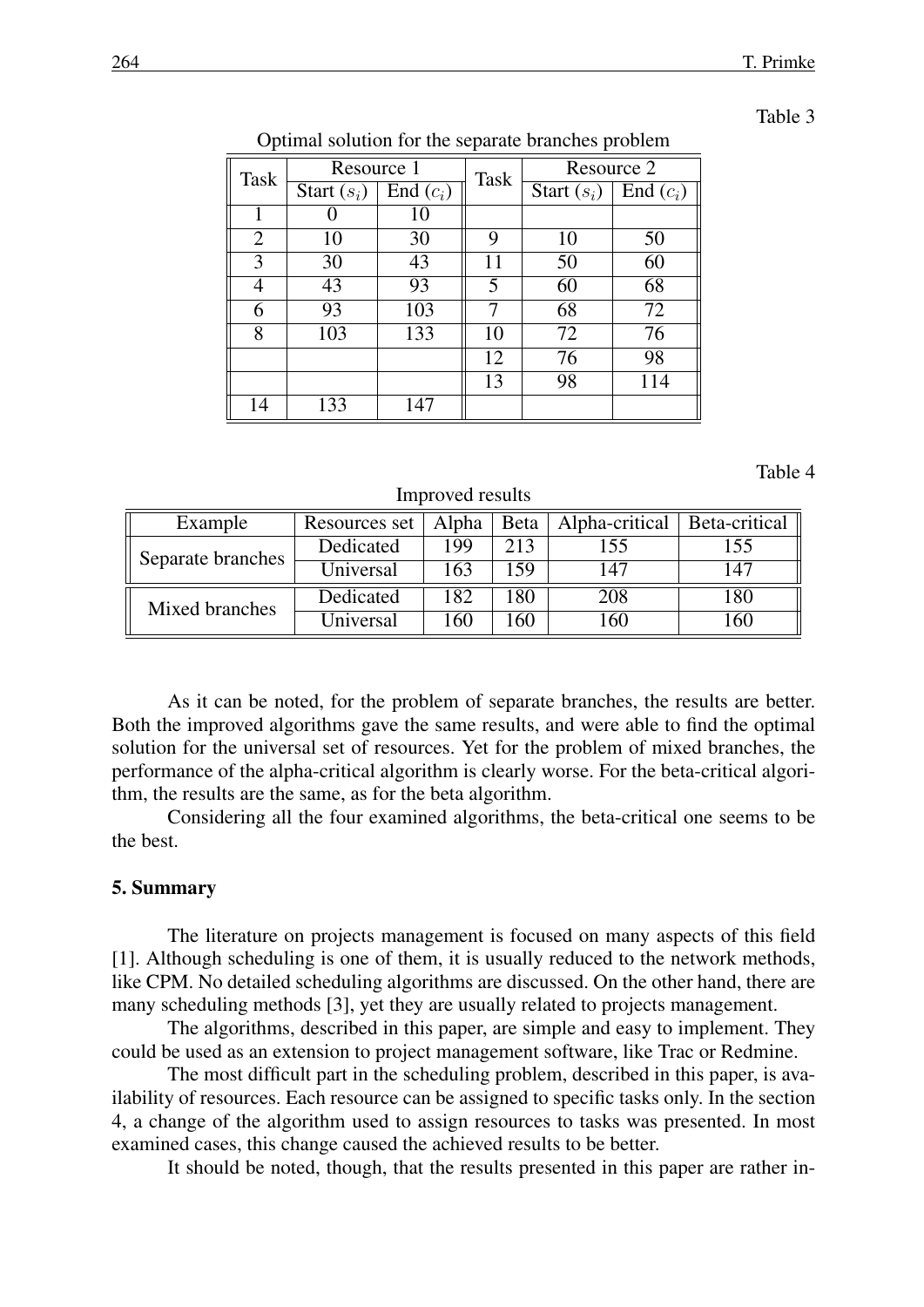| $\mu_{max} - 100$ |               |             |             |               |             |  |  |
|-------------------|---------------|-------------|-------------|---------------|-------------|--|--|
| Task              | Resource 1    |             | <b>Task</b> | Resource 2    |             |  |  |
|                   | Start $(s_i)$ | End $(c_i)$ |             | Start $(s_i)$ | End $(c_i)$ |  |  |
| 1                 |               | 10          |             |               |             |  |  |
| 4                 | 10            | 60          |             |               |             |  |  |
| $\overline{2}$    | 60            | 80          |             |               |             |  |  |
| 3                 | 80            | 93          |             |               |             |  |  |
| 10                | 100           | 104         | 9           | 60            | 100         |  |  |
| 8                 | 136           | 166         | 11          | 100           | 110         |  |  |
|                   |               |             | 12          | 110           | 132         |  |  |
|                   |               |             | 7           | 132           | 136         |  |  |
|                   |               |             | 6           | 136           | 146         |  |  |
|                   |               |             | 13          | 146           | 162         |  |  |
|                   |               |             | 14          | 166           | 180         |  |  |

# Table 5

The best solution for the mixed branches problem with dedicated resources  $(c = 180)$  $= 180$ 

# Table 6

The best solution for the mixed branches problem with universal resources  $(c - 160)$ 

| $(c_{max} = 100)$ |               |             |             |               |             |  |  |
|-------------------|---------------|-------------|-------------|---------------|-------------|--|--|
| <b>Task</b>       | Resource 1    |             | <b>Task</b> | Resource 2    |             |  |  |
|                   | Start $(s_i)$ | End $(c_i)$ |             | Start $(s_i)$ | End $(c_i)$ |  |  |
|                   |               | 10          |             |               |             |  |  |
| 4                 | 10            | 60          | 2           | 10            | 30          |  |  |
| 9                 | 60            | 100         | 3           | 30            | 43          |  |  |
| 10                | 100           | 104         | 6           | 43            | 53          |  |  |
| 5                 | 104           | 112         | 11          | 60            | 70          |  |  |
|                   | 112           | 116         | 12          | 70            | 92          |  |  |
| 8                 | 116           | 146         | 13          | 116           | 132         |  |  |
| 14                | 146           | 160         |             |               |             |  |  |

troduction for future research. On the one hand, more complex examples should be considered, with much more tasks. On the other hand, in many real-life cases, the same resources (employees) are engaged in more than one project. The algorithms described in this paper can be used as a base for handling such more complex situations.

Praca finansowana ze środków przewidzianych na BK-213/RAu1/2016 temat 9.

# BIBLIOGRAPHY

1. Kerzner H.: Project Management. A Systems Approach to Planning, Scheduling and Controlling. John Wiley & Sons, Inc., New Jersey, 2009.